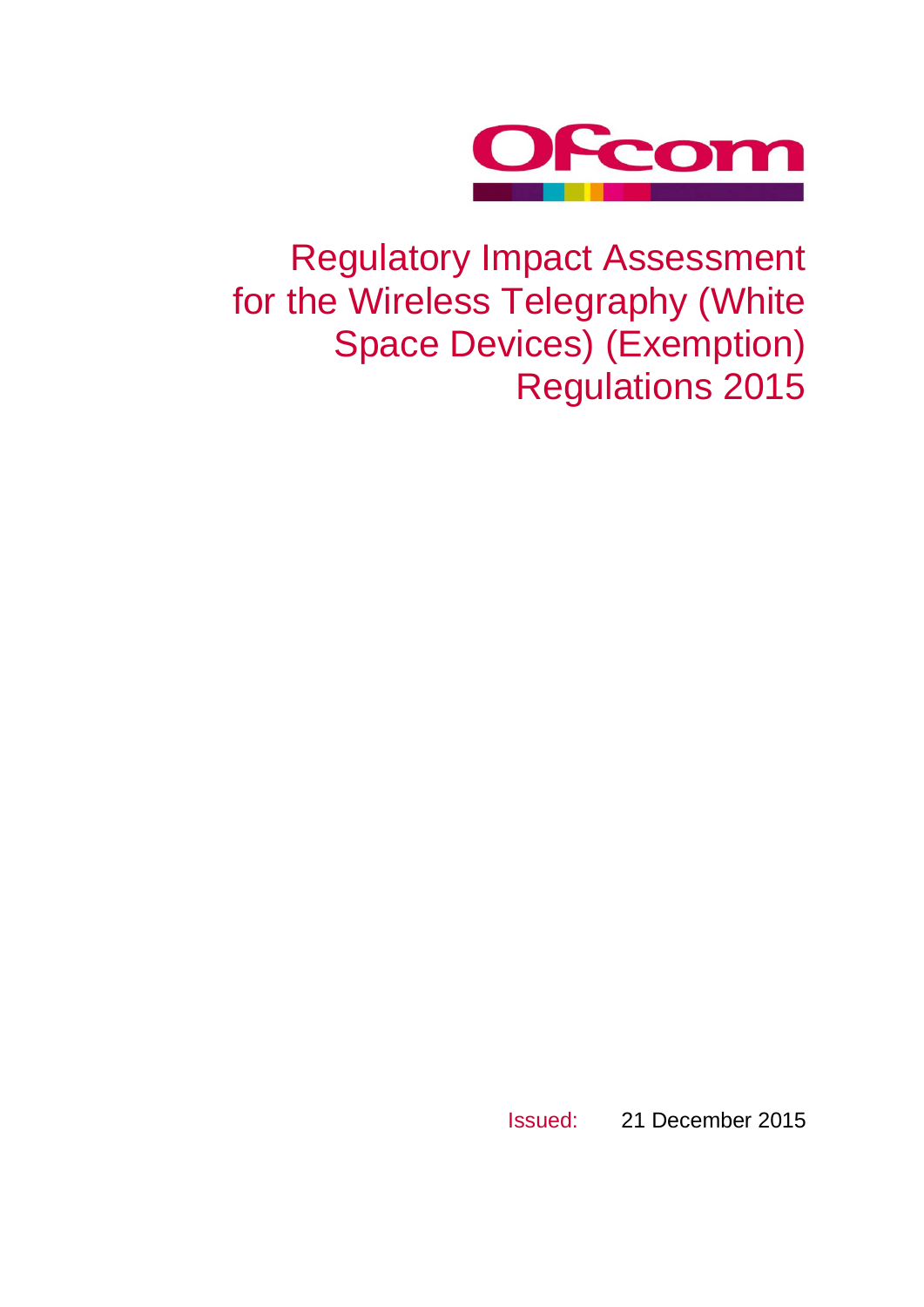RIA for the Wireless Telegraphy (White Space Devices) (Exemption) Regulations 2015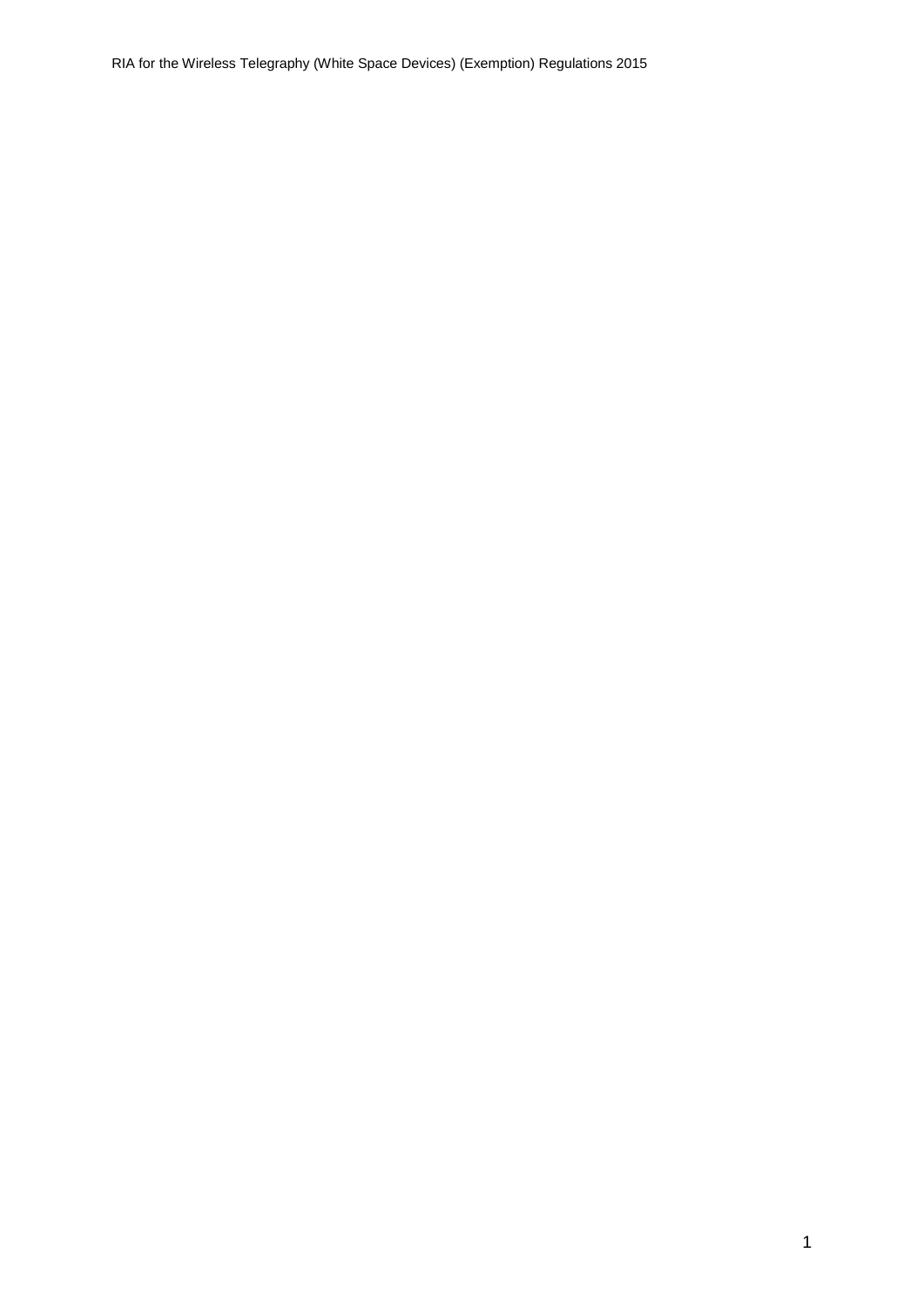# **Regulatory Impact Assessment**

#### **Introduction**

1

 $\overline{a}$ 

- 1.1 The analysis set out in this document represents a Regulatory Impact Assessment ("RIA") following Ofcom's notice of proposals to make the the Wireless Telegraphy (White Space Devices) (Exemption) Regulations 2015, published on 6 November 2015 (the "Notice").[1](#page-2-0)
- 1.2 The analysis presented in this document, together with that set out more fully in the consultation documents and statements referred to in paragraph 1.7 below, is an impact assessment relating to our Decision to make the Wireless Telegraphy (White Space Devices) (Exemption) Regulations 2015 (the "Regulations"). It is consistent with Government practice on RIAs and Ofcom's duty under section 7 of the Communications Act 2003 (the "2003 Act").
- 1.3 RIAs provide a valuable way of assessing different options for regulation and showing why the preferred option was chosen. They form part of best practice policymaking and are commonly used by regulators, including Ofcom. In producing the RIA in this document, Ofcom has had regard to such general guidance as it considers appropriate, including Cabinet Office guidance.
- 1.4 As the impact of the policy decisions that are given effect to by the Regulations has already been assessed in the other documents referred to below, a separate impact assessment for the Regulations may not strictly be necessary. We nevertheless provide this document, which summarises the earlier, fuller assessments, as a matter of good practice.

## **Background to these Regulations**

- 1.5 These Regulations give effect to our earlier policy decision to allow a new type of technology – white space devices ("WSDs" ) to access unused parts of the radio spectrum in the 470 to 790MHz UHF TV band ("TV White Spaces" or "TVWS") on a licence exempt basis.
- 1.6 WSDs will share this band with the existing uses, Digital Terrestrial Television (DTT), including local TV, and Programme Making and Special Events (PMSE), including in particular wireless microphone users. The sharing will take place dynamically, controlled by databases which will hold information on the location of DTT and PMSE users and WSDs. They use this information to allow WSDs access to the spectrum band, but only to the extent that this does not cause harmful interference to the existing users of the spectrum.
- 1.7 We have previously consulted, and made decisions, on the policy behind our decision to allow access to TVWS by WSDs on a licence exempt basis in the following documents (which include full impact assessments where relevant and appropriate):

<span id="page-2-0"></span>[http://stakeholders.ofcom.org.uk/consultations/wireless\\_telegraphy\\_white\\_space\\_devices\\_exemption](http://stakeholders.ofcom.org.uk/consultations/wireless_telegraphy_white_space_devices_exemption_regulations/) [\\_regulations/](http://stakeholders.ofcom.org.uk/consultations/wireless_telegraphy_white_space_devices_exemption_regulations/)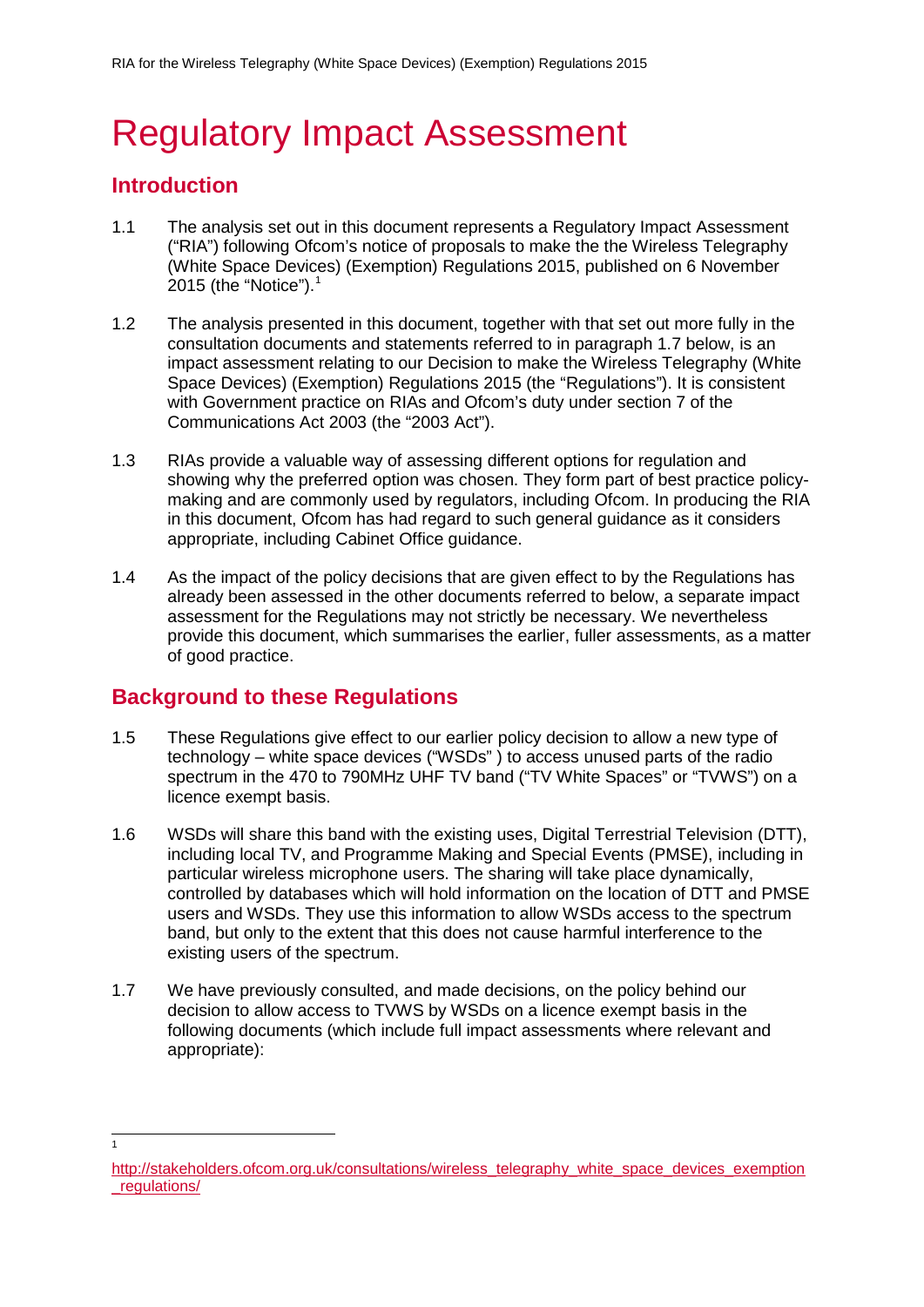- our statement "Digital dividend: cognitive access. Statement on licenceexempting cognitive WSDs using interleaved spectrum" , published on 1 July  $2009^2;$  $2009^2;$
- our consultation document "Digital Dividend: Geolocation for Cognitive Access. A discussion on using geolocation to enable licence exempt access to the interleaved spectrum", published on 17 November 2009<sup>[3](#page-3-1)</sup>;
- our consultation "Implementing Geolocation " published on 9 November 2010,
- our statement "Implementing Geolocation: Summary of consultation responses and next steps" published on 1 September 2011<sup>[4](#page-3-2)</sup>;
- our consultation "TV white spaces: A consultation on white space device requirements" published on 22 November 2012<sup>[5](#page-3-3)</sup>, which set out a proposed regime for authorisation of white space devices, and the proposed technical requirements for the devices;
- our consultation "TV white spaces: approach to coexistence" published on 4 September 2013 $<sup>6</sup>$  $<sup>6</sup>$  $<sup>6</sup>$ , which set out a proposed approach to how we would calculate</sup> where white space devices could operate and with what powers in order to protect existing uses;
- our statement "Implementing TV White Spaces" published on 12 February 2015 (the "TVWS Statement") $^7$  $^7$ , which confirmed our decision to allow access to TV White Spaces on a licence exempt basis, in accordance with the framework set out in that Statement.
- 1.8 Therefore, this document should be read in conjunction with the above documents.

#### **Our duties under the Wireless Telegraphy Act 2006**

- 1.9 In the UK, Ofcom is responsible for authorising civil use of the radio spectrum and achieves this by granting wireless telegraphy licences under the Wireless Telegraphy Act 2006 (the "WT Act") and by making regulations exempting users of particular equipment from the requirement to hold such a licence. Under section 8(1) of the WT Act, it is an offence to install or use wireless telegraphy equipment without holding a licence granted by us, unless the use of such equipment is exempted.
- 1.10 Section 8(4) of the WT Act requires that Ofcom must make regulations to exempt the use of WT equipment if the conditions in section 8(5) of the WT Act are met, namely that its installation or use is not likely to:
	- involve undue interference with wireless telegraphy;
	- have an adverse effect on technical quality of service;

 $\overline{a}$ 

<span id="page-3-0"></span><sup>&</sup>lt;sup>2</sup> <http://stakeholders.ofcom.org.uk/consultations/cognitive/statement/>

<span id="page-3-2"></span><span id="page-3-1"></span>

<sup>3&</sup>lt;br><http://stakeholders.ofcom.org.uk/consultations/cogaccess/><br> $\frac{4 \text{ http://stakeholders.ofcom.org.uk/consultations/geolocation/statement/5} \text{http://stakeholders.ofcom.org.uk/consultations/whitespaces/5}$  $\frac{4 \text{ http://stakeholders.ofcom.org.uk/consultations/geolocation/statement/5} \text{http://stakeholders.ofcom.org.uk/consultations/whitespaces/5}$  $\frac{4 \text{ http://stakeholders.ofcom.org.uk/consultations/geolocation/statement/5} \text{http://stakeholders.ofcom.org.uk/consultations/whitespaces/5}$ 

<span id="page-3-3"></span>

<span id="page-3-4"></span> $\frac{6}{7}$  <http://stakeholders.ofcom.org.uk/consultations/white-space-coexistence/><br> $\frac{7}{7}$ <http://stakeholders.ofcom.org.uk/consultations/white-space-coexistence/statement>

<span id="page-3-5"></span>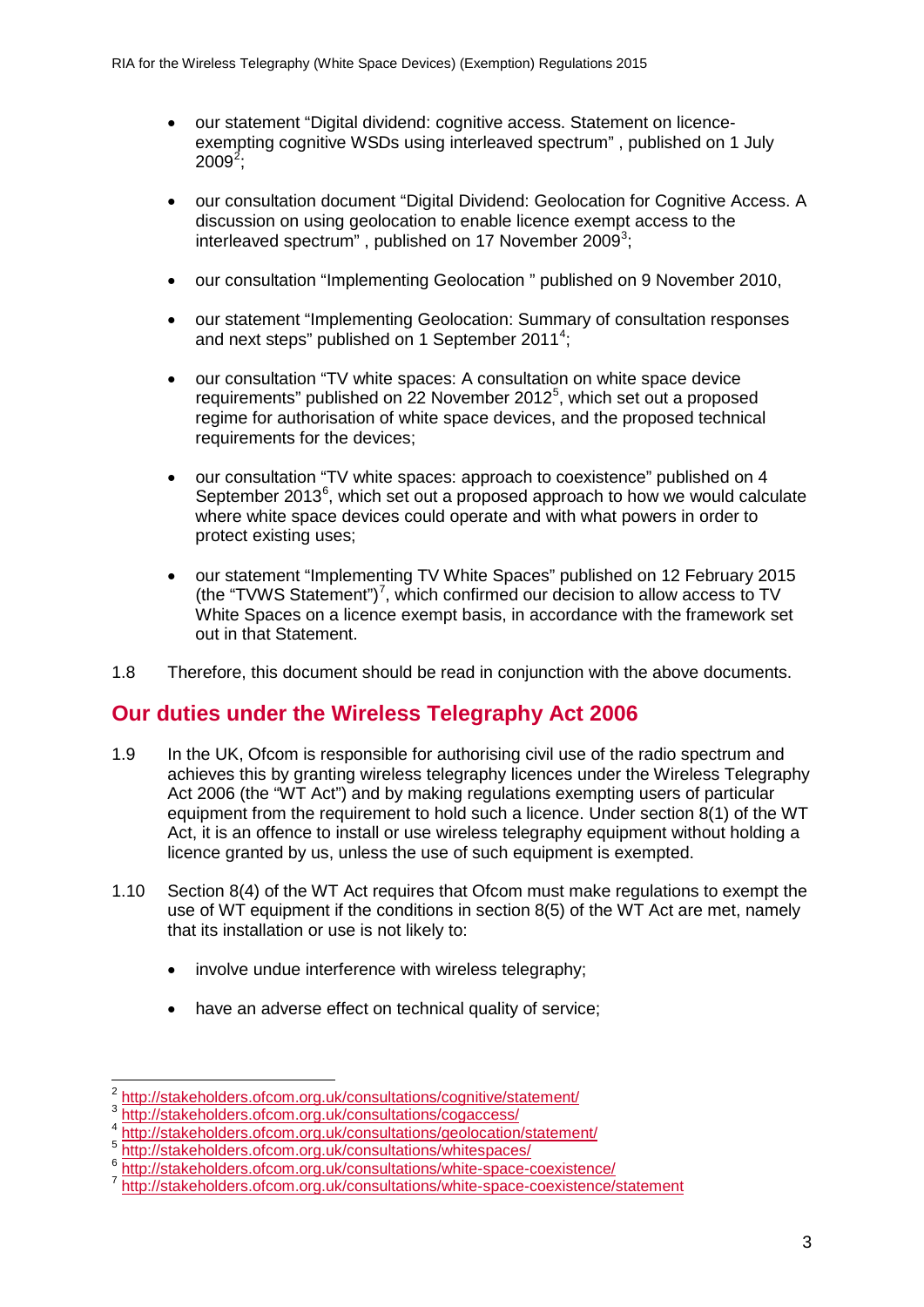- lead to inefficient use of the part of the electromagnetic spectrum available for wireless telegraphy;
- endanger safety of life:
- prejudice the promotion of social, regional or territorial cohesion; or
- prejudice the promotion of cultural and linguistic diversity and media pluralism.
- 1.11 In accordance with the requirements of section 8(3B) of the WT Act, the terms, provisions and limitations specified in licence exemption regulations must be:
	- objectively justifiable in relation to the wireless telegraphy stations or wireless telegraphy apparatus to which they relate;
	- not such as to discriminate unduly against particular persons or against a particular description of persons;
	- proportionate to what they are intended to achieve; and
	- transparent in relation to what they are intended to achieve.

#### **The citizen and consumer interest**

- 1.12 Our principal duty under section 3 of the 2003 Act is to further the interests of citizens in relation to communications matters; and of consumers in relevant markets, where appropriate by promoting competition. We take account of the impact of our decisions upon both citizen and consumer interests in the markets we regulate. We must, in particular, secure the optimal use for wireless telegraphy of spectrum and have regard to the principle under which all regulatory activities should be targeted only at cases in which action is needed.
- 1.13 We set out in the TVWS Statement the reasons why we considered that it is appropriate to authorise the use of WSDs in the UHF TV band through licence exemption. As noted in the TVWS Statement, the Regulations will be of benefit to citizens and consumers in particular for the following reasons:
	- (i) The measures concern the use of radio equipment on a licence exempt basis, which generally entails the least regulatory and administrative burden on our stakeholders compared to other forms of authorisation, such as individual licences.
	- (ii) There may be a wide variety of use cases for White Space technology. Some of the applications for TVWS that have been proposed by industry could potentially lead to mass market consumer use of devices and/or deployments of a very large number of devices – for example for machine to machine applications. These new licence exemptions therefore support the introduction of new and innovative technologies that will be of benefit to citizens and consumers and therefore are likely to remove barriers to access to the spectrum, foster innovation and competition in the development of WSDs, and thereby result in benefits to consumers.
	- (iii) Licence exemption is introduced only on the basis that use of devices on a licence-exempt basis would not be likely to lead to harmful interference to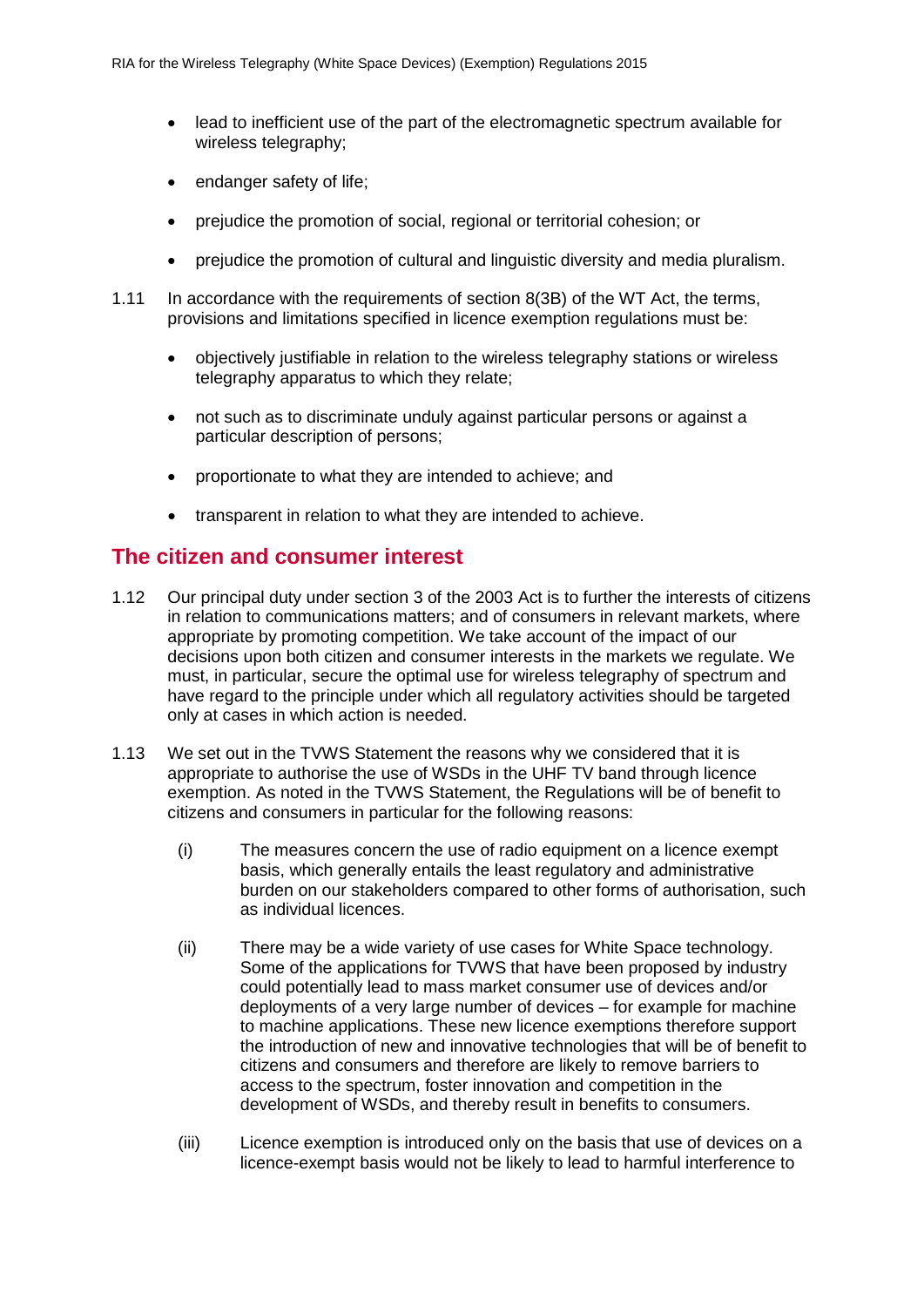other spectrum users or have an adverse impact on technical quality of service, provided that devices:

- operate under the control of a geolocation database qualified by Ofcom; and
- comply with a set of technical and operational requirements that we consider are necessary to avoid harmful interference.

#### **Equality Impact Assessment**

- 1.14 In carrying out our functions, we are also under a general duty under the Equality Act  $2010<sup>8</sup>$  $2010<sup>8</sup>$  $2010<sup>8</sup>$  to have due regard to the need to:
	- eliminate unlawful discrimination, harassment and victimisation;
	- advance equality of opportunity between different groups; and
	- foster good relations between different groups, in relation to the following protected characteristics: age; disability; gender re-assignment; pregnancy and maternity; race; religion or belief; sex and sexual orientation.
- 1.15 We fulfil the above duties through an Equality Impact Assessment (EIA).
- 1.16 Following an analysis undertaken in relation to these Regulations, we have concluded that the policy does not have a significant differential impact on different racial groups, on disabled citizens or consumers or other identified equality groups. Nor have we seen the need to carry out separate EIAs in relation to the additional equality groups in Northern Ireland (religious belief, political opinion and dependants) because we anticipate that the Regulations will not have a differential impact in Northern Ireland compared to consumers in general.

#### **Ofcom's policy objectives in making these Regulations**

- 1.17 We seek, wherever possible, to reduce the regulatory burden upon our stakeholders, in this instance users of the radio spectrum. One way in which we can do this is by way of a licence exemption  $-$  i.e. removing the need for spectrum users to apply for individual licences to authorise the use of radio equipment.
- 1.18 This is realised by describing in a Statutory Instrument the details of equipment and the parameters under which this equipment may be used without the need to hold a licence.
- 1.19 The Regulations therefore set out the minimum technical requirements that a device has to meet in order to transmit in the UK and the Isle of Man in the TV UHF band without a licence. We identified two criteria that would make licence-exemption appropriate: operation under the control of a database and compliance with technical and operational conditions.
- 1.20 The Regulations specify the information that devices will have to provide to a database to enable the database to calculate the channels and powers that the device may use. They also make it a requirement that the device should only operate on channels and at powers that have been authorised by a designated database.

<span id="page-5-0"></span><sup>&</sup>lt;sup>8</sup> 2010 c. 15, [http://www.legislation.gov.uk/ukpga/2010/15/contents.](http://www.legislation.gov.uk/ukpga/2010/15/contents)  $\overline{a}$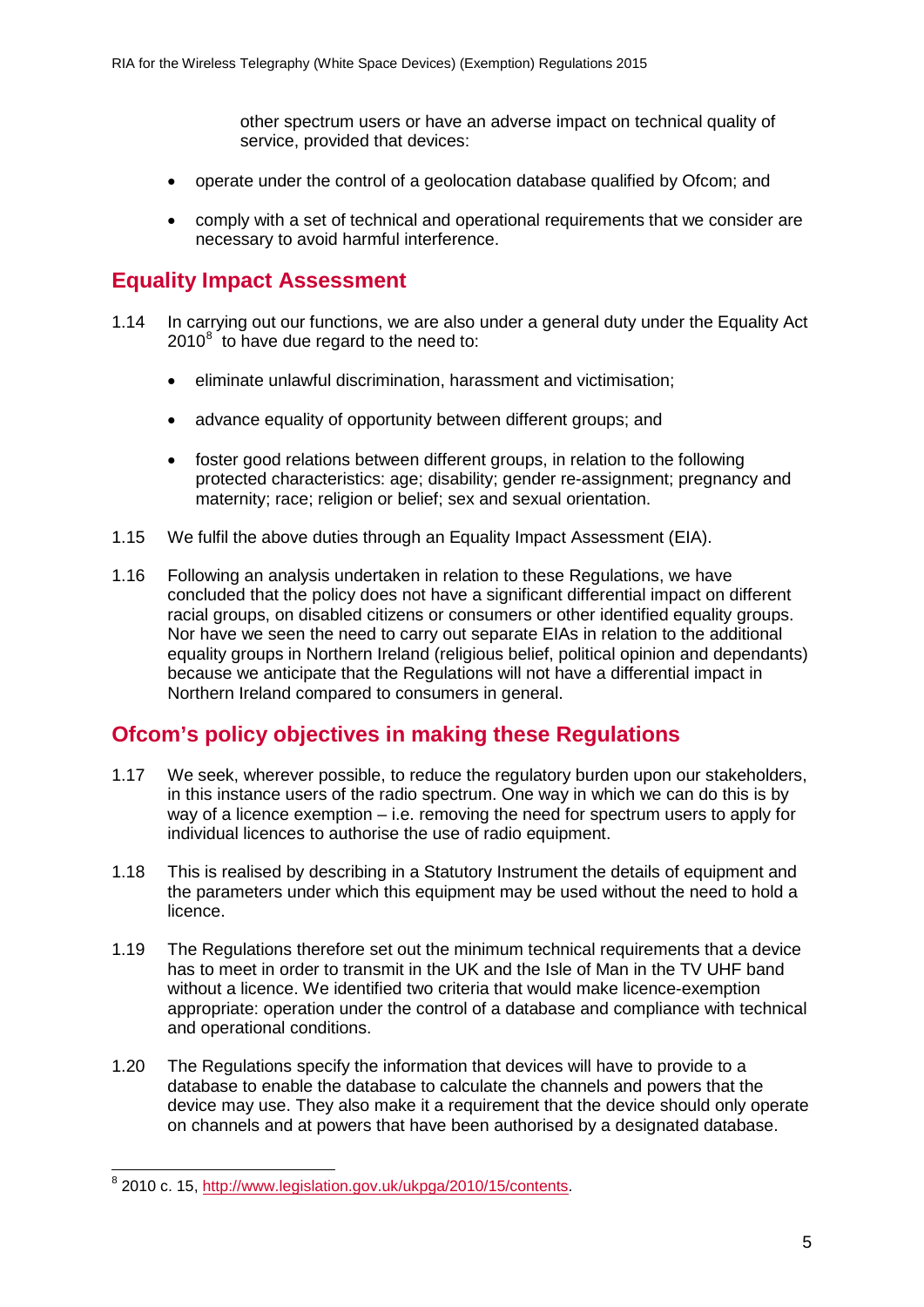- 1.21 The Regulations also set out other technical requirements that the device must comply with. Most significantly it is a requirement that any parameter that affects the permitted channels or powers calculated by the database, or the compliance of the device with those permitted channels and powers, should not be able to be input or configured by a user. This is to ensure that information provided to the database by devices will be accurate.
- 1.22 The provisions in the Regulations are consistent with the requirements in the ETSI harmonised standard covering white space devices<sup>[9](#page-6-0)</sup>. Compliance with the ETSI Standard would also mean that a device complies with the requirements in the Regulations, though it may also be possible to comply with the Regulations in other ways (as compliance with the ETSI Standard is not mandatory). We believe that these provisions are a proportionate way to avoid harmful interference whilst nonetheless providing the benefits of licence-exempt access to the band.

#### **Options considered**

- 1.23 Having made the relevant policy decisions (see the documents referred to in paragraph 1.7 above), the principal options open to us were:
	- i) to make Regulations that introduce the ability for some devices to operate on a licence-exempt basis; or
	- ii) to do nothing, which means that these devices would need to be authorised via a WT Act licence.

## **Analysis of the different options**

1.24 The following section assesses the impact of options open to Ofcom by reference to the principal changes that were made by the Regulations.

#### **To make the Regulations**

- 1.25 When considering the authorisation of devices Ofcom can either licence them or make regulations to exempt them from licensing. Section 8(4) of the WT Act requires that if Ofcom is satisfied that the criteria set out in section 8(5) of the WT Act are met, Ofcom must make regulations to make use of such equipment exempt from the requirement for licensing. If the equipment does not meet all of the requirements of section 8(5), this does not prevent us still going ahead with exemption but any decision would need to consider the impacts verses the benefits of any such decision.
- 1.26 Generally, licence exemption presents the lowest barrier to entry compared with other forms of authorisation, such as individual licences. Our analysis takes this proposition as a starting point and then assesses concerns over harmful interference or congestion to existing users (if any) or potential new users of the band. With respect to this, as set out in the TVWS Statement, our framework is based on ensuring low probability of harmful interference.
- 1.27 Overall we believe that costs to business are likely to be lower under a licenceexempt approach than the requirement for users to obtain individual licences. Licence exemption represents the least cost regulatory approach to authorisations for the use of spectrum. For example if use of spectrum is authorised through a licence,

<span id="page-6-0"></span> $^9$  ETSI EN 301 598.  $\overline{a}$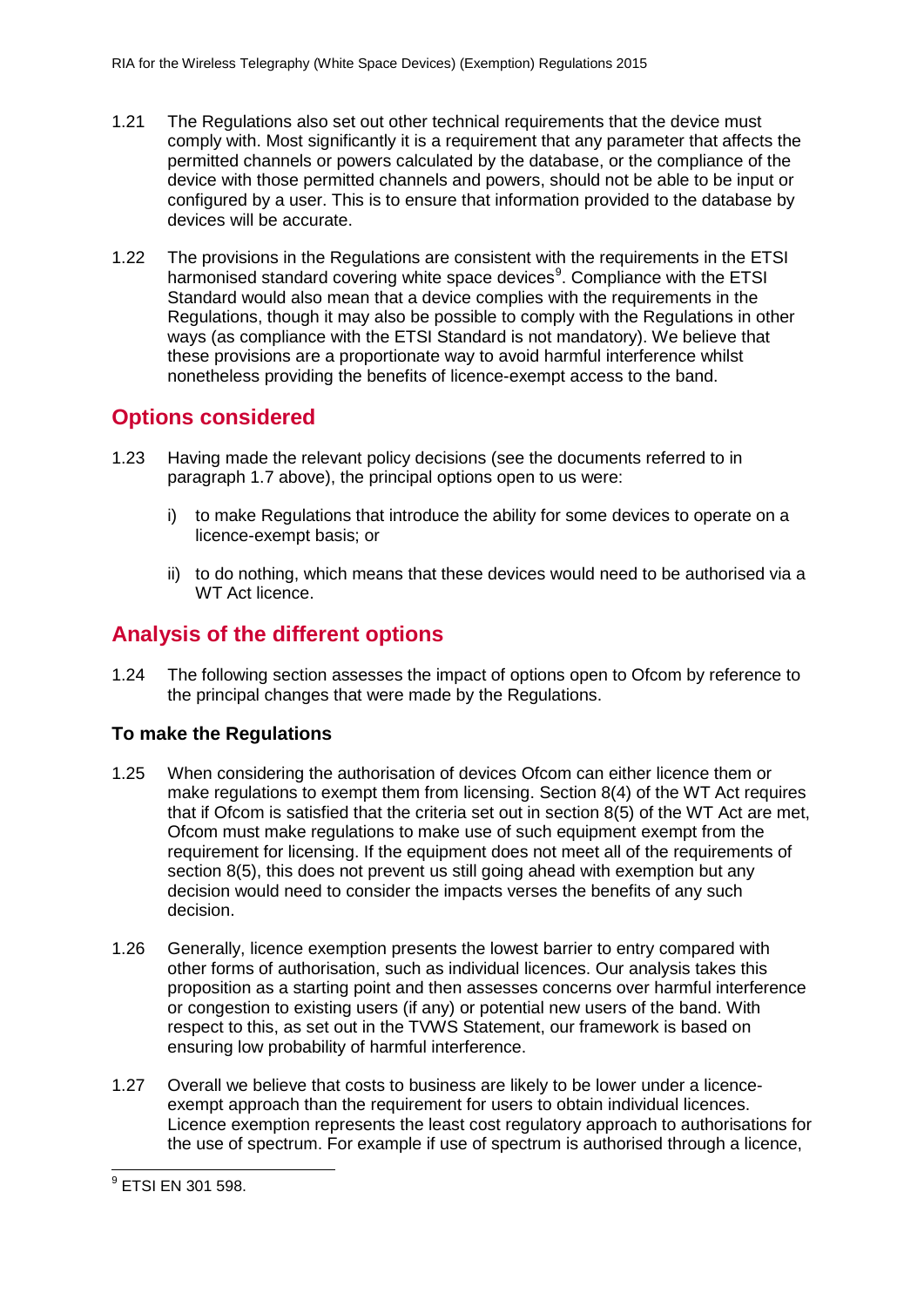businesses face administrative costs associated with applying for the licence and the cost of the licence itself.

- 1.28 We consider that implementing the Regulations is likely to generate a net benefit for UK businesses, citizens and consumers and at worst would have a neutral outcome (to the extent that benefits depend on the uptake of licence exempt WSDs). Therefore the effect of implementing the measures is likely to be positive overall.
- 1.29 There are one-off administrative costs associated with making Statutory Instruments. We consider the implementation costs to be low, both in absolute terms and in comparison to licensing alternatives.

#### **Not to make the Regulations**

- 1.30 The alternative to making the Regulations would be to do nothing. By doing nothing, we mean not making the regulations and therefore not enabling the use of this equipment on a licence-exempt basis.
- 1.31 Citizens and consumers would not be able to benefit to the same extent from the opportunities that WSDs could provide. The only way for citizens and consumers to use such devices would be under a licensing regime. This would impose additional administrative and financial costs to consumers where otherwise they could avoid them because their WSDs fulfil the licence exemption criteria. This would risk significantly undermining the potential economic value that use of these devices may have.
- 1.32 By not making regulations there would be no additional cost imposed on Ofcom relating to making this Statutory Instrument. However, this cost is small compared to the likely additional internal costs that would be associated with licensing WSDs that fulfil the licence exemption criteria.

#### **The preferred option**

1.33 For the reasons set out above, our preferred option is to make the Regulations. We consider this is consistent with Ofcom's duties as well as its policy decisions. We have therefore decided to make the Wireless Telegraphy (White Space Devices) (Exemption) Regulations 2015.